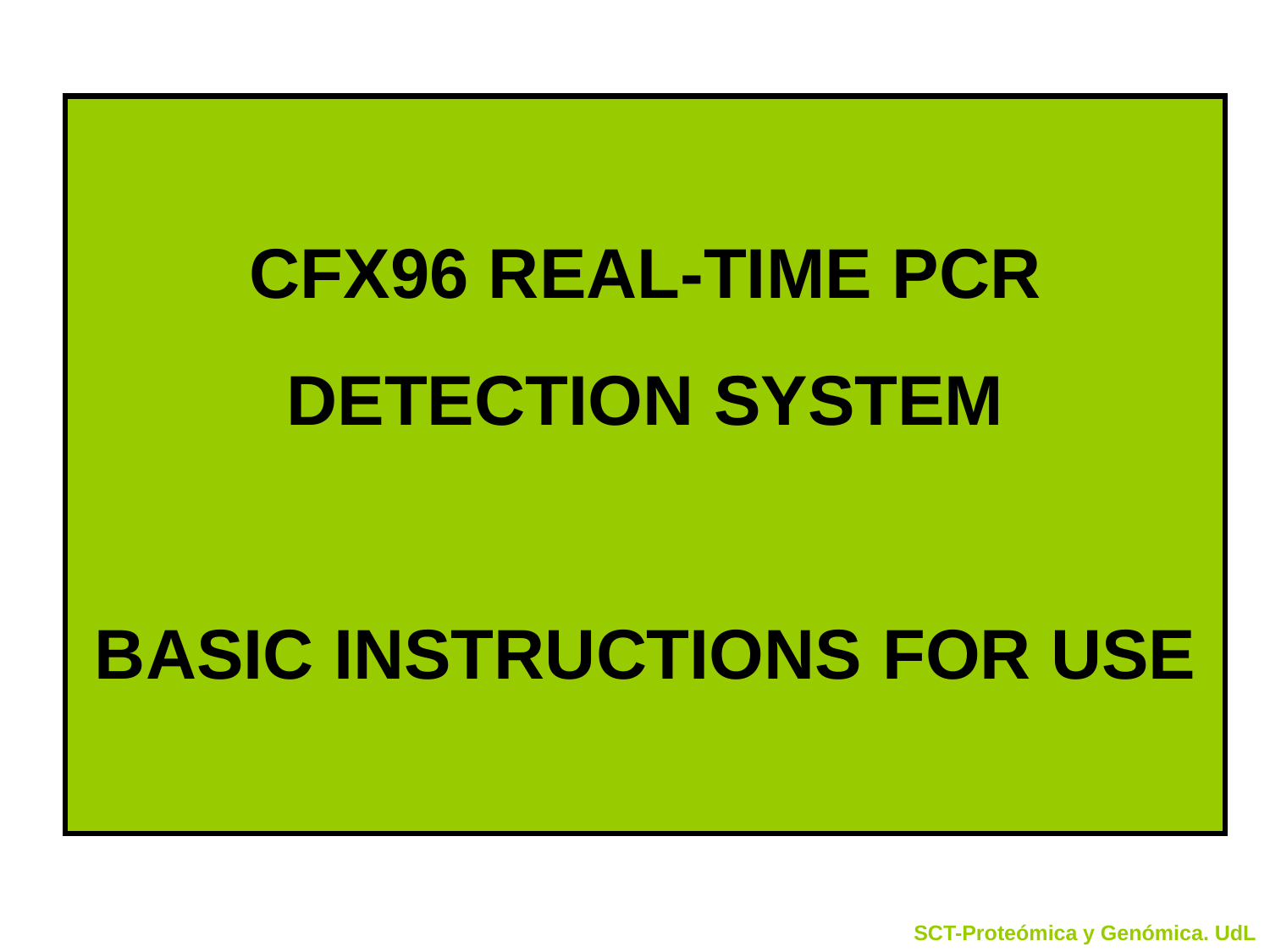**PLEASE, CONTACT THE SCTPG TO REGISTER AS A AUTHORIZED USER!!**

**[protgenom@sct.udl.cat](mailto:protgenom@sct.udl.cat) 973 70 24 77**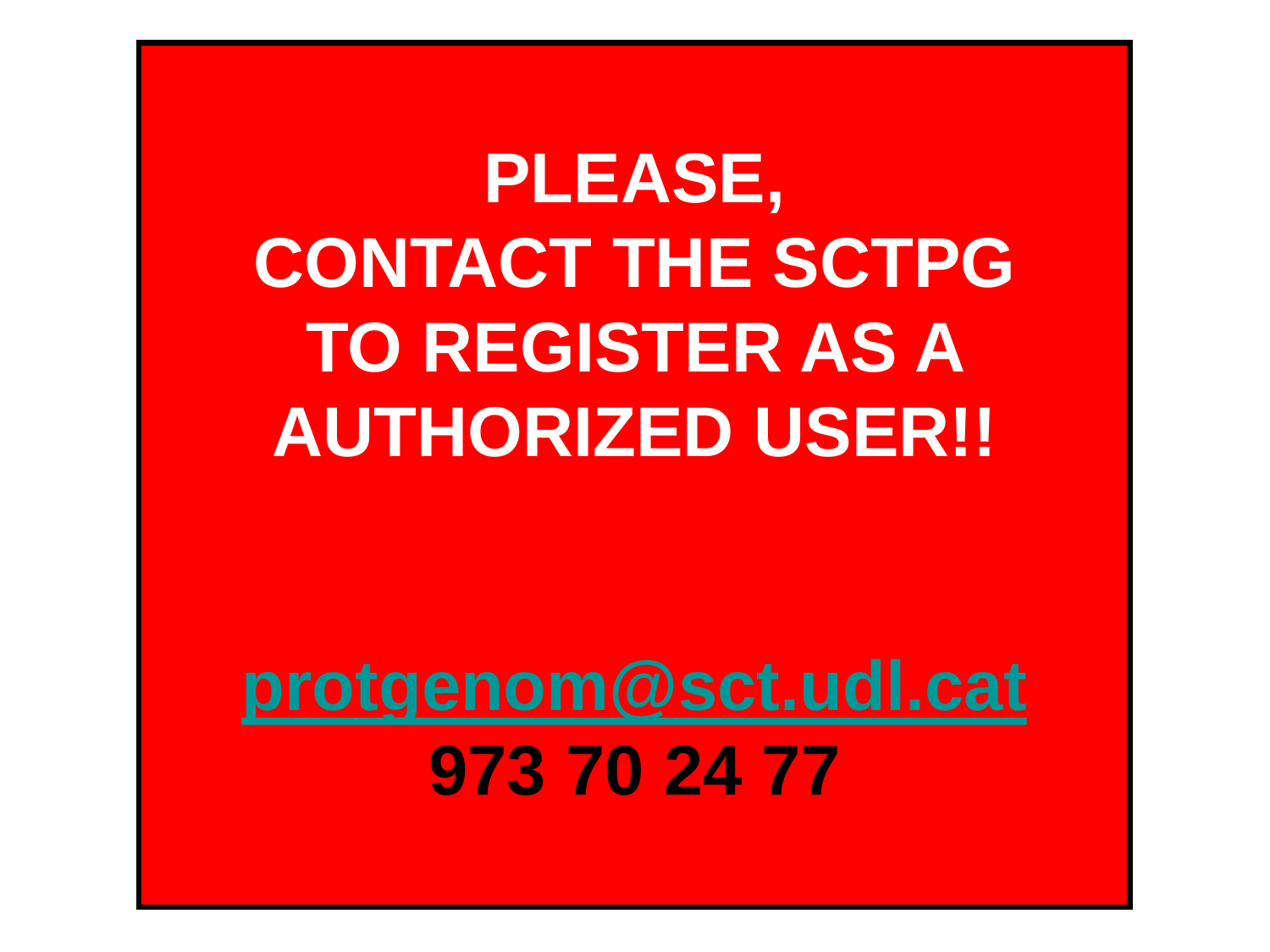فالمتحلف

#### **System Overview**

Includes the optical system to collect fluorescent data and the thermal cycler block

> Includes a user interface to control the system in stand-alone mode, the power button, the ports to connect to a computer and an USB port in case the computer doesn't work.

C1000 thermal cycler chassis

CFX96 optical

reaction module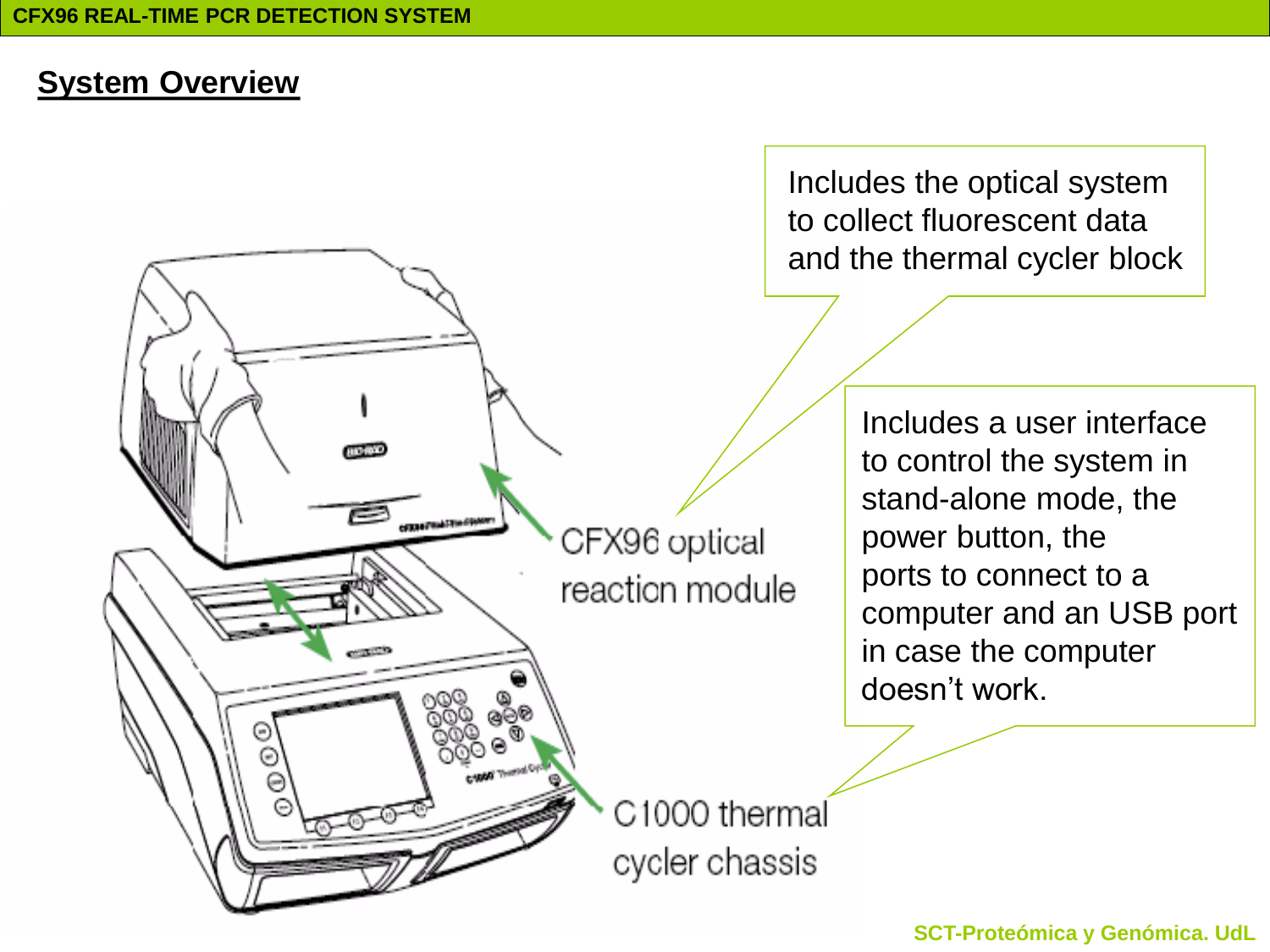#### **System Overview**

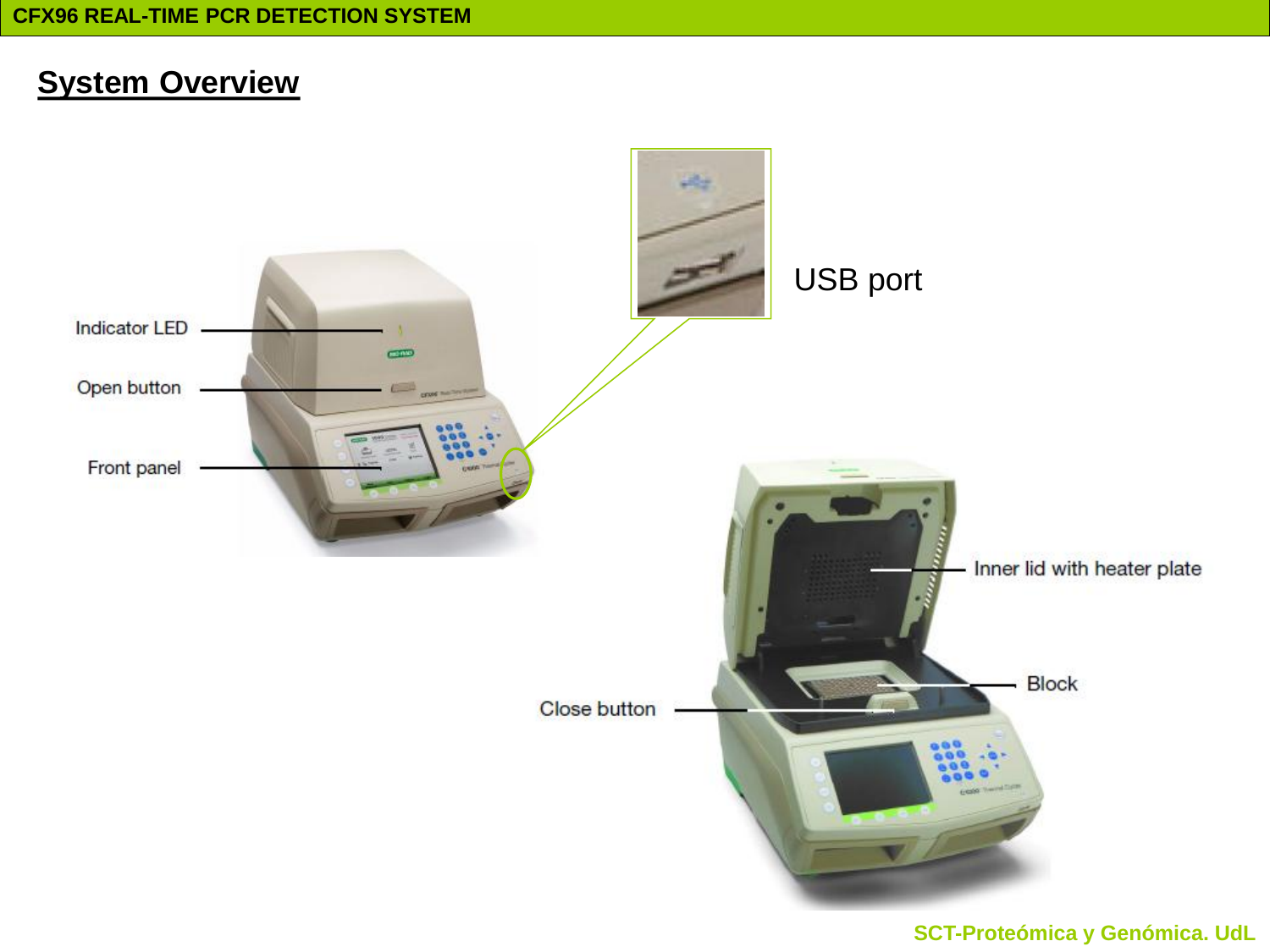### **Start working in Software-controlled mode**

- **1.** The computer must be turned on!!
- **2.** Open the CFX96 manager software by clicking on the icon



**3.** Turn on the CFX96 system using the **power switch** on the back of the chassis

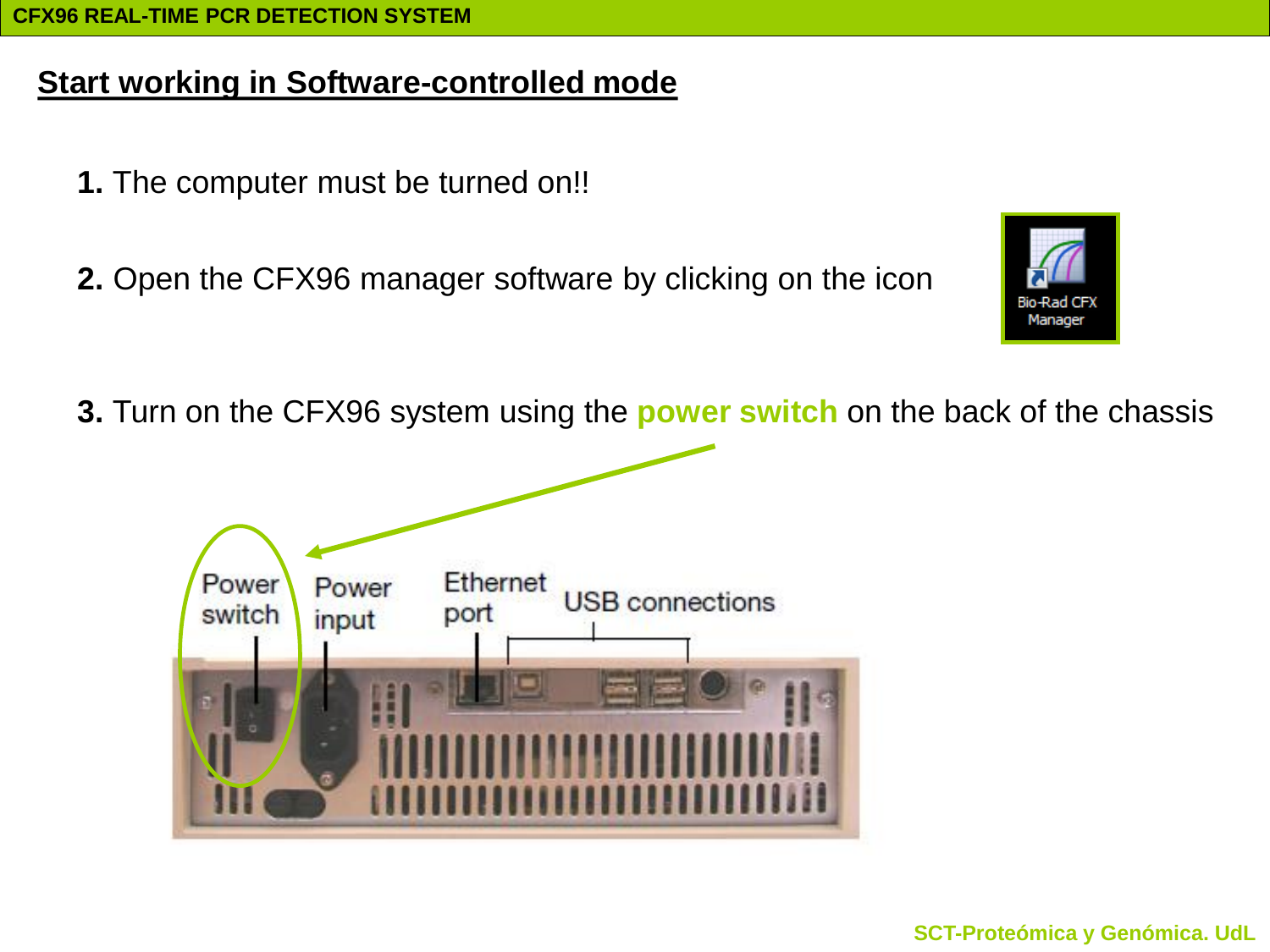## **Log On to the Software**

- 1. Open the Login dialog box, if it is not already open.
- 2. Select your name from the User Name pull-down list.
- 3. Click OK to open the software, and close the Login dialog box.

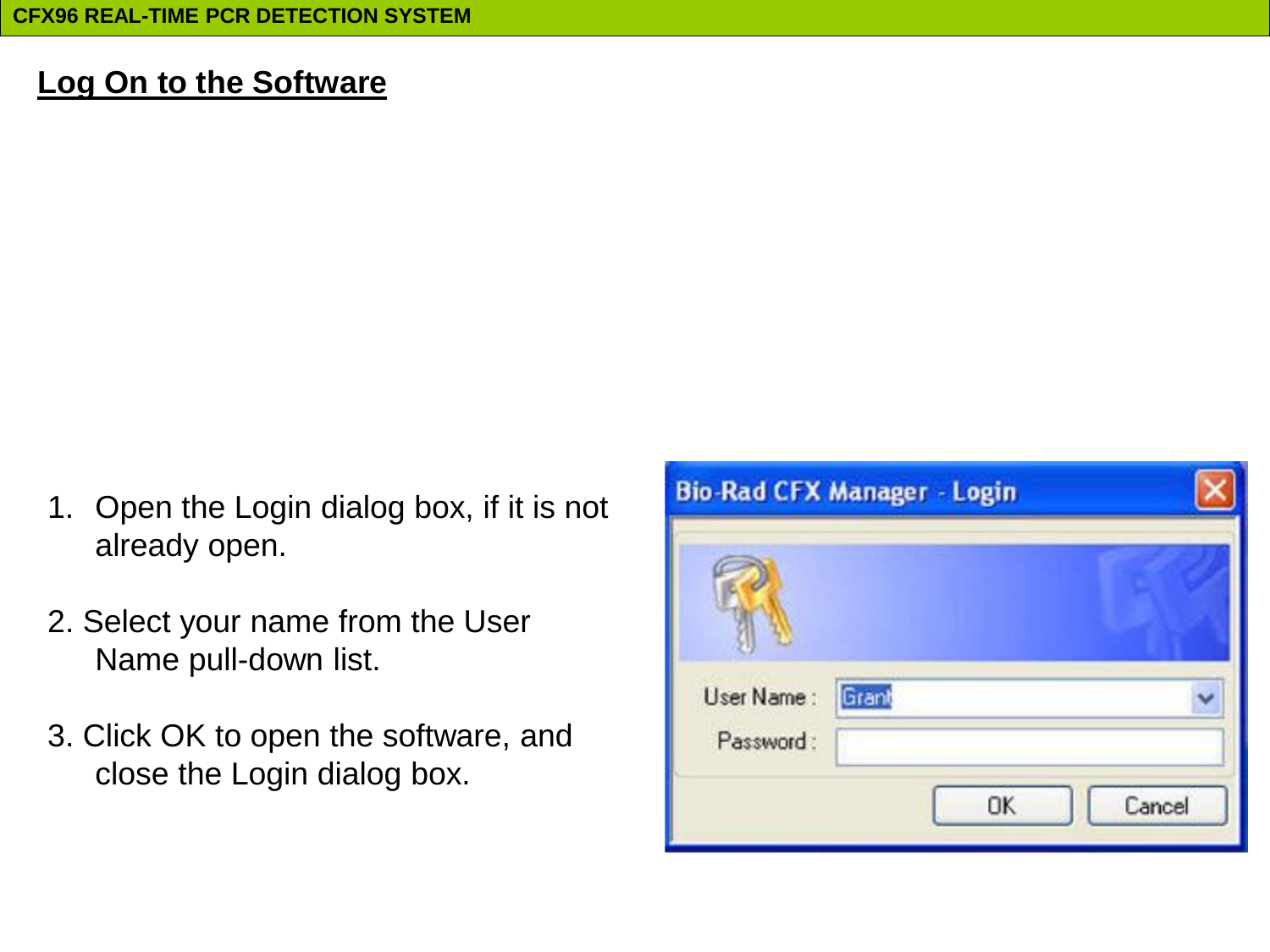### **Run an experiment**

The **Experiment Setup window** provides quick access to all the files and settings needed to set up and run an experiment through their three tabs:

- **1. Protocol**
- **1. Plate**
- **1. Start Run**

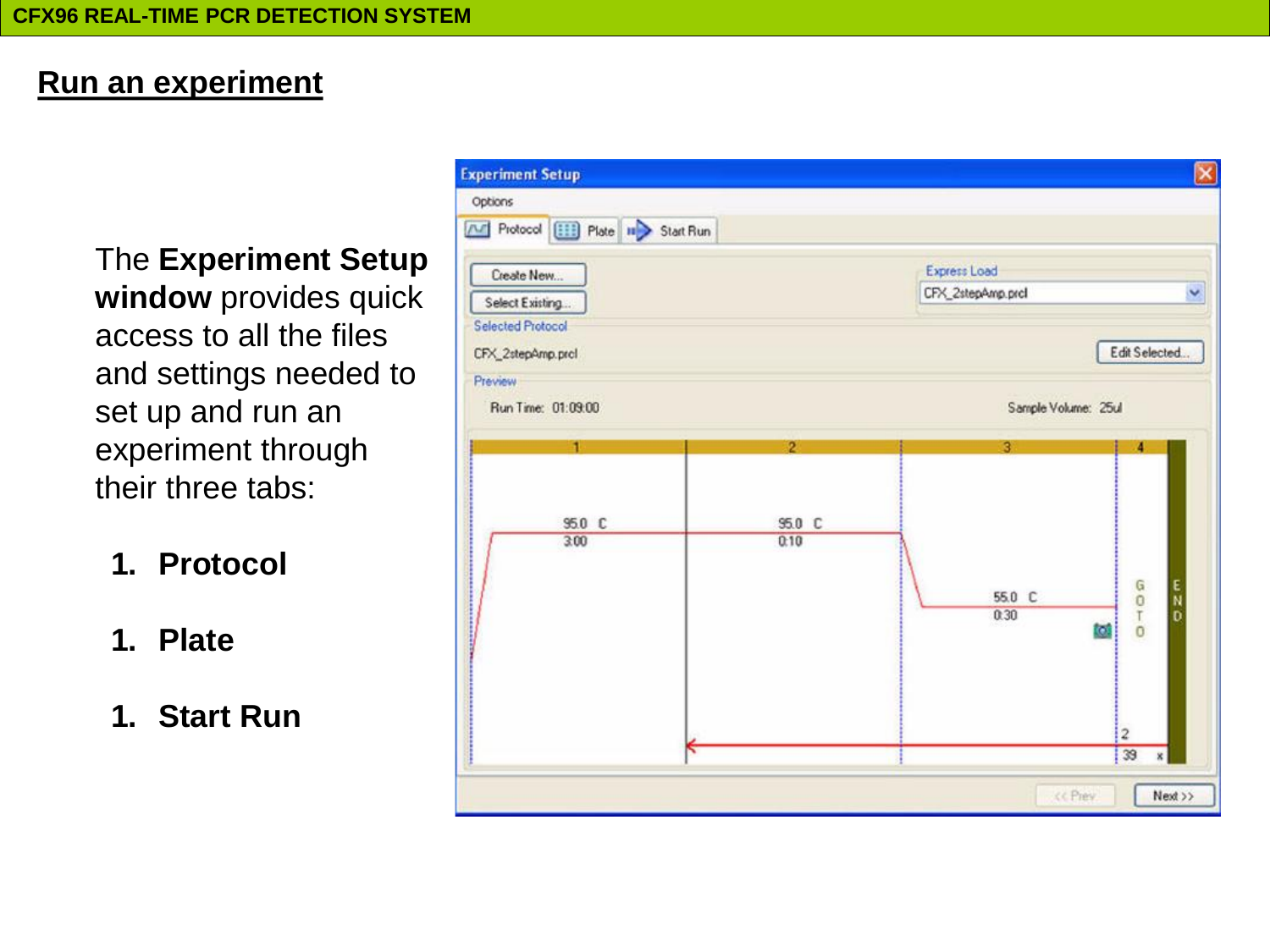#### **Loading the block**

#### **WARNING!!!**

The CFX96 system has a motorized lid so **DON'T MANIPULATE LID BY HANDS!!** Lid moves slowly at first and then increases speed when it opens or closes.

There are two **options to loading the block**:

**1.** By clicking the **Open/Close Lid buttons** located on software's Start Run tab



**2.** By pressing the **lid button** on the front of the system

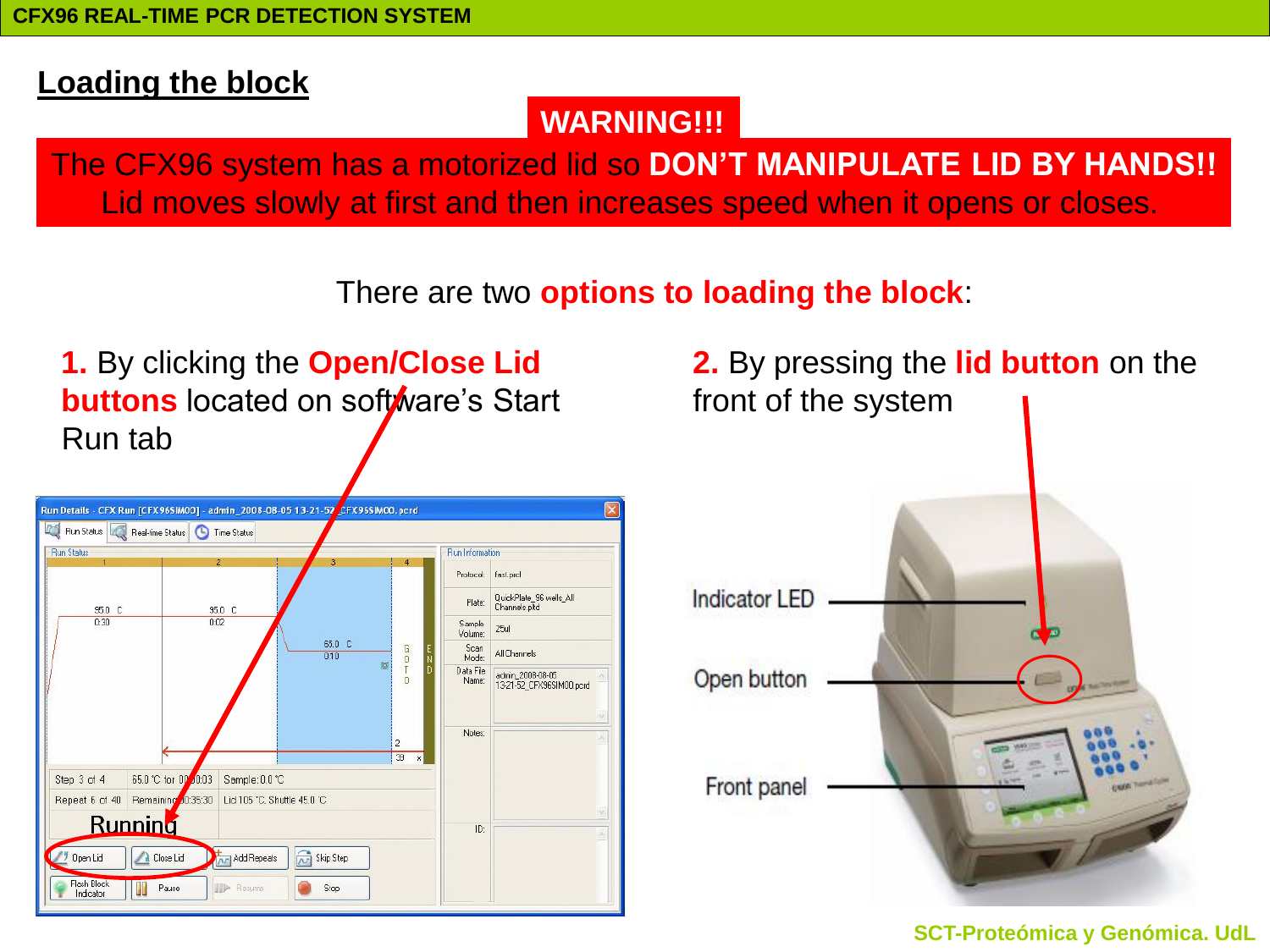#### **Loading the block**

Always balance the tubes strips or cut microplates in the block



Be sure that nothing is blocking the lid when it closes.